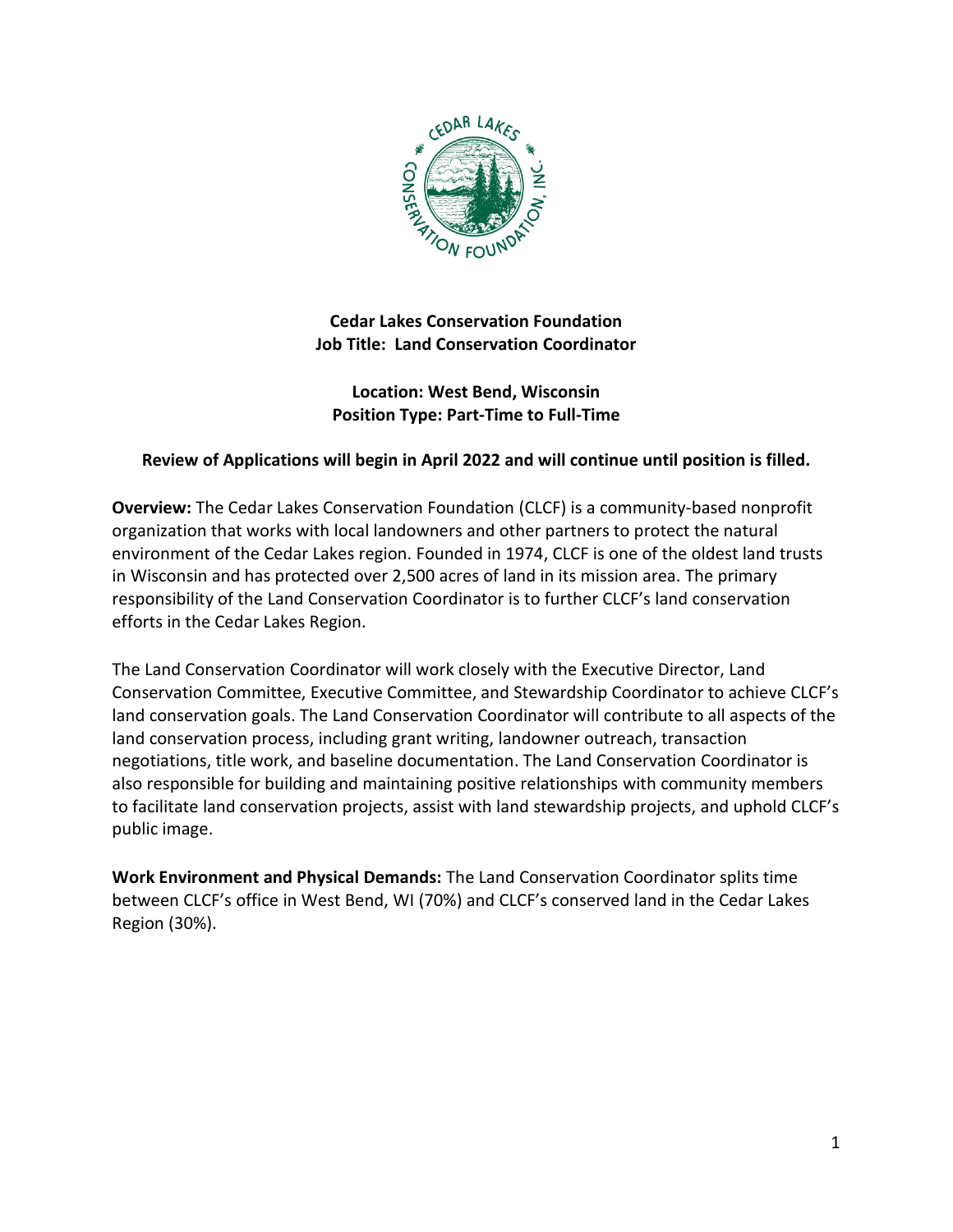## **Duties and Responsibilities:**

### **Land Conservation**

- Ensure compliance of the land protection program with Land Trust Alliance Standards and Practices, Land Trust Accreditation Commission requirements, and IRC 501(c)3 and 170(h) requirements to secure and maintain accreditation and non-profit status
- Secure funding from philanthropic and government sources to underwrite fee simple and conservation easement purchases
- Draft and negotiate conservation easements with landowners
- Ensure all steps for acquisition and easement projects are professionally completed including landowner negotiation, title work, environmental hazard assessments, baseline documentation, and required record keeping, from inception to completion.
- Develop and maintain partnerships with community land protection partners and government organizations
- Consult with attorneys for legal review and oversight of all land protection projects
- Assist in developing marketing, outreach, environmental education, and public use materials for CLCF

## *Conservation Easement and Fee Simple Land Stewardship*

- Assist Stewardship Coordinator with conservation easement monitoring and enforcement
- Assist Stewardship Coordinator with land management and restoration projects as needed
- Prepare and update Baseline Reports for conservation easements

# *General Operations*

• Respond to general administrative duties, such as managing budgets, responding to inquiries, and attending staff meetings

# **Required Qualifications:**

- Four-year or advanced degree in natural resources, environmental policy, economics, ecology, earth science, biology, or related discipline
- Minimum of one year work experience in natural resources management, real estate, or related field
- Familiar with MS Office, including Word, Excel, PowerPoint and Outlook
- Experience with database management and computer literacy
- Familiarity with grant writing process
- Basic knowledge of ArcGIS, including ability to create and edit maps